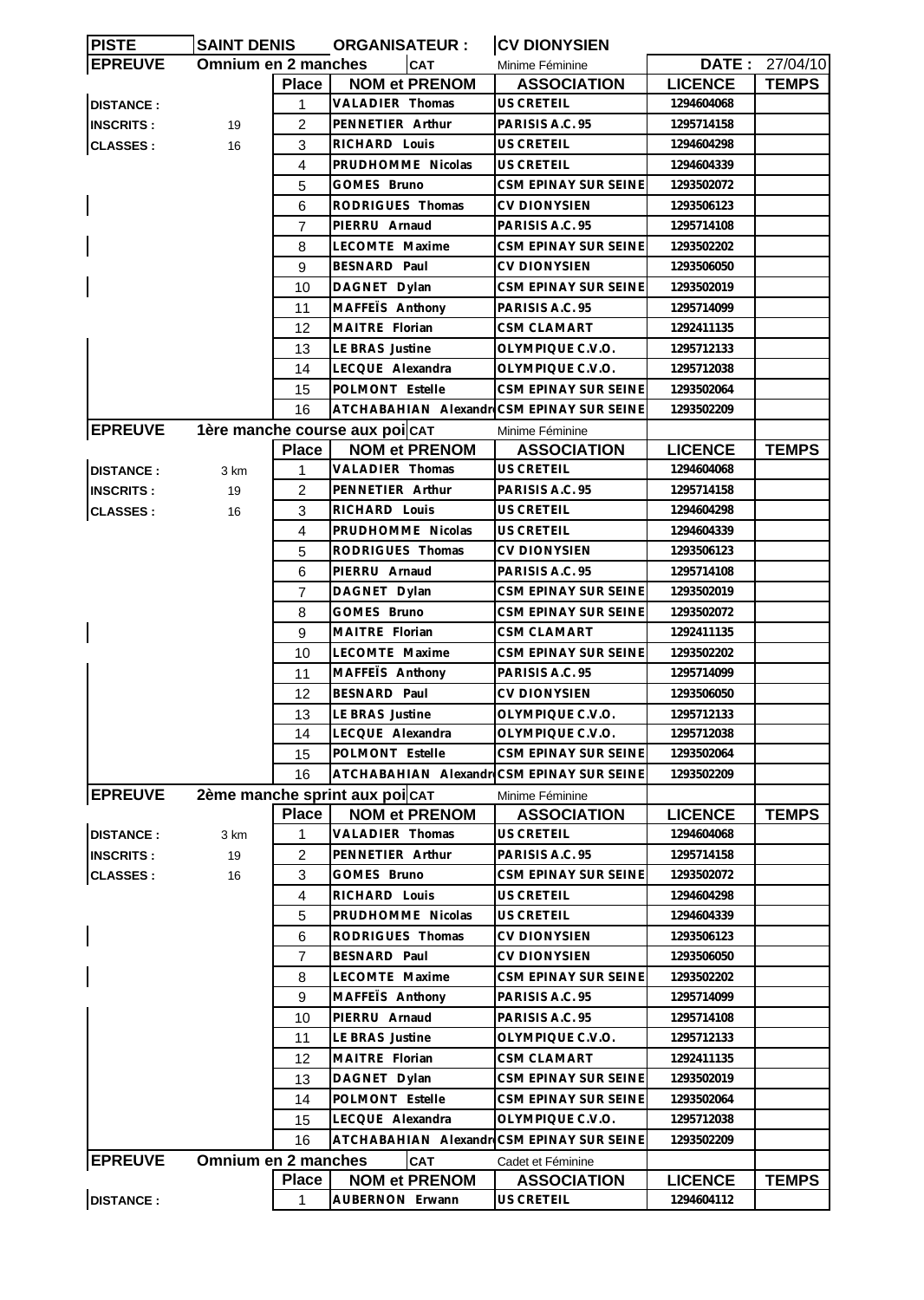| <b>INSCRITS:</b> | 19                  | $\overline{2}$      | MAUDOUIT Olivier                     | US CRETEIL                       | 1294604243                   |              |
|------------------|---------------------|---------------------|--------------------------------------|----------------------------------|------------------------------|--------------|
| <b>CLASSES:</b>  | 13                  | 3                   | LECROQ Jérémy                        | PARISIS A.C. 95                  | 1295714128                   |              |
|                  |                     | 4                   | PRUDHOMME Alexandre                  | <b>US CRETEIL</b>                | 1294604340                   |              |
|                  |                     | 5                   | OLGUN Serkan                         | CSM EPINAY SUR SEINE             | 1293502009                   |              |
|                  |                     | 6                   | NOEL Aurélien                        | PARISIS A.C. 95                  | 1295714246                   |              |
|                  |                     | $\overline{7}$      | ROUSSEAU Jayson                      | EC MONTGERON VIGNE               | 1291307253                   |              |
|                  |                     | 8                   | DAGORNE Maël                         | US CRETEIL                       | 1294604201                   |              |
|                  |                     | 9                   | <b>DIAS Alexis</b>                   | SC VAL D'ARRE                    | 1960105171                   |              |
|                  |                     | 10                  | CHALEL Mickail Yacine                | CSM EPINAY SUR SEINE             | 1293502185                   |              |
|                  |                     | 11                  | GALAN Tymothé                        | ARGENTEUIL VAL SEINE             | 1295708180                   |              |
|                  |                     | 12                  | TURAN Ferdi                          | <b>US CRETEIL</b>                | 1294604047                   |              |
|                  |                     | 13                  | POLMONT Amandine                     | CSM EPINAY SUR SEINE             | 1293502165                   |              |
| <b>EPREUVE</b>   | 1ère manche scratch |                     | <b>CAT</b>                           | Cadet et Féminine                |                              |              |
|                  |                     | <b>Place</b>        | <b>NOM et PRENOM</b>                 | <b>ASSOCIATION</b>               | <b>LICENCE</b>               | <b>TEMPS</b> |
| <b>DISTANCE:</b> | 5 km                | 1                   | AUBERNON Erwann                      | US CRETEIL                       | 1294604112                   |              |
| <b>INSCRITS:</b> | 19                  | $\overline{2}$      | MAUDOUIT Olivier                     | US CRETEIL                       | 1294604243                   |              |
| <b>CLASSES:</b>  | 12                  | 3                   | OLGUN Serkan                         | CSM EPINAY SUR SEINE             | 1293502009                   |              |
|                  |                     | $\overline{4}$      | PRUDHOMME Alexandre                  | <b>US CRETEIL</b>                | 1294604340                   |              |
|                  |                     | 5                   | LECROQ Jérémy                        | PARISIS A.C. 95                  | 1295714128                   |              |
|                  |                     | 6                   | NOEL Aurélien                        | PARISIS A.C. 95                  | 1295714246                   |              |
|                  |                     | $\overline{7}$      | CHALEL Mickail Yacine                | CSM EPINAY SUR SEINE             | 1293502185                   |              |
|                  |                     | 8                   | ROUSSEAU Jayson                      | <b>EC MONTGERON VIGNE</b>        | 1291307253                   |              |
|                  |                     | 9                   | DIAS Alexis                          | SC VAL D'ARRE                    | 1960105171                   |              |
|                  |                     | 10                  | TURAN Ferdi                          | US CRETEIL                       |                              |              |
|                  |                     |                     |                                      |                                  | 1294604047                   |              |
|                  |                     | 11<br>12            | GALAN Tymothé                        | ARGENTEUIL VAL SEINE             | 1295708180                   |              |
|                  |                     |                     | POLMONT Amandine                     | CSM EPINAY SUR SEINE             | 1293502165                   |              |
| <b>EPREUVE</b>   |                     | <b>Place</b>        | 2ème manche sprint aux poi CAT       | Cadet et Féminine                |                              |              |
|                  |                     | 1                   | <b>NOM et PRENOM</b><br>DAGORNE Maël | <b>ASSOCIATION</b><br>US CRETEIL | <b>LICENCE</b><br>1294604201 | <b>TEMPS</b> |
| <b>DISTANCE:</b> | 4 km                |                     | AUBERNON Erwann                      | US CRETEIL                       | 1294604112                   |              |
| <b>INSCRITS:</b> | 19                  | $\overline{c}$<br>3 |                                      | PARISIS A.C. 95                  | 1295714128                   |              |
| <b>CLASSES:</b>  | 13                  |                     | LECROQ Jérémy<br>PRUDHOMME Alexandre | <b>US CRETEIL</b>                |                              |              |
|                  |                     | 4                   |                                      | <b>US CRETEIL</b>                | 1294604340                   |              |
|                  |                     | 5<br>$6\phantom{1}$ | MAUDOUIT Olivier                     |                                  | 1294604243                   |              |
|                  |                     |                     | ROUSSEAU Jayson                      | EC MONTGERON VIGNE               | 1291307253                   |              |
|                  |                     | 7                   | NOEL Aurélien                        | PARISIS A.C. 95                  | 1295714246                   |              |
|                  |                     | 8                   | DIAS Alexis                          | SC VAL D'ARRE                    | 1960105171                   |              |
|                  |                     | 9                   | OLGUN Serkan                         | <b>CSM EPINAY SUR SEINE</b>      | 1293502009                   |              |
|                  |                     | 10                  | <b>GALAN Tymothé</b>                 | ARGENTEUIL VAL SEINE             | 1295708180                   |              |
|                  |                     | 11                  | POLMONT Amandine                     | CSM EPINAY SUR SEINE             | 1293502165                   |              |
|                  |                     | 12                  | CHALEL Mickail Yacine                | CSM EPINAY SUR SEINE             | 1293502185                   |              |
|                  |                     | 13                  | TURAN Ferdi                          | US CRETEIL                       | 1294604047                   |              |
| <b>EPREUVE</b>   | Omnium en 2 manches |                     | <b>CAT</b>                           | Seniors 1e 2e 3e                 |                              |              |
|                  |                     | <b>Place</b>        | <b>NOM et PRENOM</b>                 | <b>ASSOCIATION</b>               | <b>LICENCE</b>               | <b>TEMPS</b> |
| <b>DISTANCE:</b> |                     | 1                   | DA CRUZ Aderito                      | CSM VILLENEUVE GARE              | 1292420108                   |              |
| <b>INSCRITS:</b> | 22                  | $\overline{2}$      | MEILLEUR Steeve                      | ROUE D'OR CONFLANAI              | 1278210175                   |              |
| <b>CLASSES:</b>  | 21                  | 3                   | NIAY François                        | ARGENTEUIL VAL SEINE             | 1295708239                   |              |
|                  |                     | 4                   | <b>GRENIER Vianney</b>               | CSM VILLENEUVE GARE              | 1292420169                   |              |
|                  |                     | 5                   | DROLLEE Arnaud                       | US CRETEIL                       | 1294604150                   |              |
|                  |                     | 6                   | GASPARI Alexandre                    | AS CORBEIL ESSONNES              | 1291302318                   |              |
|                  |                     | $\overline{7}$      | MUSELET Julien                       | VC CERGY PONTOISE                | 1295709001                   |              |
|                  |                     | 8                   | LEPAIN Sébastien                     | <b>CSM PUTEAUX</b>               | 1292401270                   |              |
|                  |                     | 9                   | <b>BORNET Alain</b>                  | AS VARENNOISE                    | 1277110092                   |              |
|                  |                     | 10                  | DURIVAUX Franck                      | US CRETEIL                       | 1294604036                   |              |
|                  |                     | 11                  | LOUCHE Rodrigue                      | EC MONTGERON VIGNE               | 1291307141                   |              |
|                  |                     | 12                  | TAHIR Zinédine                       | <b>VC CERGY PONTOISE</b>         | 1295709005                   |              |
|                  |                     | 13                  | LEVERT Nicolas                       | <b>B.C. NOISY LE GRAND</b>       | 1293507156                   |              |
|                  |                     | 14                  | WASZCZYSZYN Olivier                  | US DOMONT CYCLISME               | 1295702048                   |              |
|                  |                     | 15                  | MARTINS Vincent                      | US CRETEIL                       | 1294604074                   |              |
|                  |                     |                     |                                      |                                  |                              |              |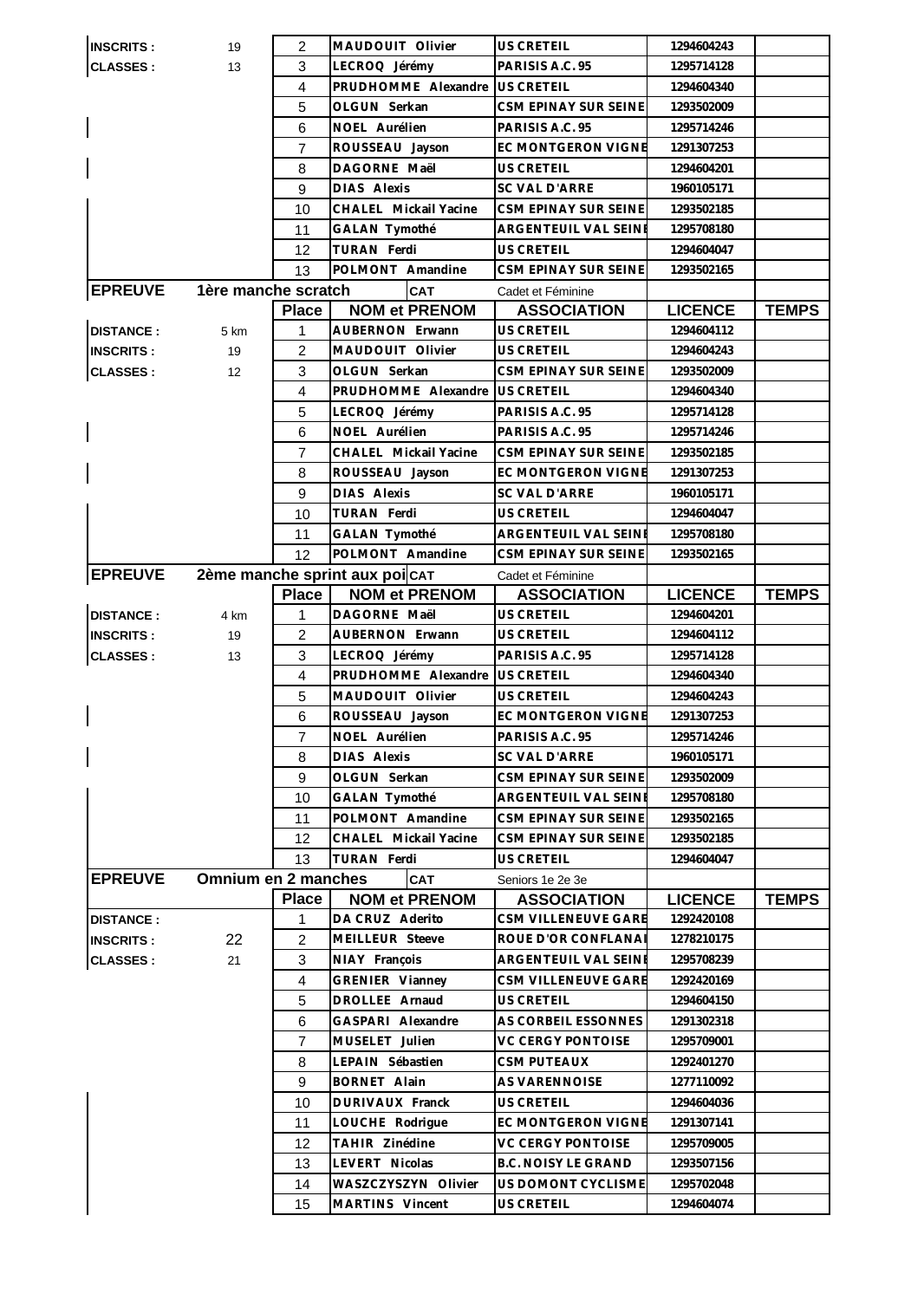|                   |                         | 16                      | MAGNIENT Peter                | ROUE D'OR CONFLANAI                        | 1278210280                   |              |
|-------------------|-------------------------|-------------------------|-------------------------------|--------------------------------------------|------------------------------|--------------|
|                   |                         | 17                      | ILONGO Dimitri                | ARGENTEUIL VAL SEINE                       | 1295708142                   |              |
|                   |                         | 18                      | BROCHARD Mickaël              | CSM VILLENEUVE GARE                        | 1292420062                   |              |
|                   |                         | 19                      | LANIESSE Antoine              | ROUE D'OR CONFLANAI                        | 1278210255                   |              |
|                   |                         | 20                      | CYPRIEN KENNY                 | US CRETEIL                                 | 3097180042                   |              |
|                   |                         | 21                      | FERNANDES Valentin            | CSM PUTEAUX                                | 1292401211                   |              |
| <b>EPREUVE</b>    |                         |                         | 1ère manche course aux po CAT | Seniors 1e 2e 3e                           |                              |              |
|                   |                         | <b>Place</b>            | <b>NOM et PRENOM</b>          | <b>ASSOCIATION</b>                         | <b>LICENCE</b>               | <b>TEMPS</b> |
| <b>DISTANCE:</b>  | 15 km                   | 1                       | MEILLEUR Steeve               | ROUE D'OR CONFLANA                         | 1278210175                   |              |
| <b>INSCRITS:</b>  | 22                      | 2                       | DA CRUZ Aderito               | CSM VILLENEUVE GARE                        | 1292420108                   |              |
| <b>CLASSES:</b>   | 21                      | 3                       | GASPARI Alexandre             | AS CORBEIL ESSONNES                        | 1291302318                   |              |
|                   |                         | $\overline{4}$          | <b>BORNET Alain</b>           | <b>AS VARENNOISE</b>                       | 1277110092                   |              |
|                   |                         | 5                       | <b>GRENIER Vianney</b>        | CSM VILLENEUVE GARE                        | 1292420169                   |              |
|                   |                         | 6                       | LEPAIN Sébastien              | CSM PUTEAUX                                | 1292401270                   |              |
|                   |                         | 7                       | NIAY François                 | ARGENTEUIL VAL SEINE                       | 1295708239                   |              |
|                   |                         | 8                       | DROLLEE Arnaud                | US CRETEIL                                 | 1294604150                   |              |
|                   |                         | 9                       | MARTINS Vincent               | <b>US CRETEIL</b>                          | 1294604074                   |              |
|                   |                         | 10                      | DURIVAUX Franck               | <b>US CRETEIL</b>                          | 1294604036                   |              |
|                   |                         | 11                      | MUSELET Julien                | VC CERGY PONTOISE                          | 1295709001                   |              |
|                   |                         | 12                      | MAGNIENT Peter                | ROUE D'OR CONFLANA                         | 1278210280                   |              |
|                   |                         | 13                      | LANIESSE Antoine              | ROUE D'OR CONFLANA                         | 1278210255                   |              |
|                   |                         | 14                      | LOUCHE Rodrigue               | <b>EC MONTGERON VIGNE</b>                  | 1291307141                   |              |
|                   |                         | 15                      | BROCHARD Mickaël              | CSM VILLENEUVE GARE                        | 1292420062                   |              |
|                   |                         | 16                      | TAHIR Zinédine                | <b>VC CERGY PONTOISE</b>                   | 1295709005                   |              |
|                   |                         | 17                      | WASZCZYSZYN Olivier           | US DOMONT CYCLISME                         | 1295702048                   |              |
|                   |                         | 18                      | ILONGO Dimitri                | ARGENTEUIL VAL SEINE                       | 1295708142                   |              |
|                   |                         | 19                      | LEVERT Nicolas                | <b>B.C. NOISY LE GRAND</b>                 | 1293507156                   |              |
|                   |                         | 20                      | FERNANDES Valentin            | <b>CSM PUTEAUX</b>                         | 1292401211                   |              |
|                   |                         | 21                      | CYPRIEN KENNY                 | US CRETEIL                                 | 3097180042                   |              |
| <b>EPREUVE</b>    | 2ème manche élimination |                         | <b>CAT</b>                    | Seniors 1e 2e 3e                           |                              |              |
|                   |                         |                         |                               |                                            |                              |              |
|                   |                         | <b>Place</b>            | <b>NOM et PRENOM</b>          |                                            |                              |              |
| <b>DISTANCE:</b>  |                         | 1                       | NIAY François                 | <b>ASSOCIATION</b><br>ARGENTEUIL VAL SEINE | <b>LICENCE</b><br>1295708239 | <b>TEMPS</b> |
| <b>IINSCRITS:</b> | 22                      | $\overline{2}$          | DA CRUZ Aderito               | CSM VILLENEUVE GARE                        | 1292420108                   |              |
|                   | 21                      | 3                       | DROLLEE Arnaud                | <b>US CRETEIL</b>                          | 1294604150                   |              |
| <b>CLASSES:</b>   |                         | $\overline{\mathbf{4}}$ | GRENIER Vianney               | CSM VILLENEUVE GARE                        | 1292420169                   |              |
|                   |                         | 5                       | MEILLEUR Steeve               | ROUE D'OR CONFLANAI                        | 1278210175                   |              |
|                   |                         |                         | LEVERT Nicolas                | <b>B.C. NOISY LE GRAND</b>                 | 1293507156                   |              |
|                   |                         | 6<br>$\overline{7}$     | MUSELET Julien                | VC CERGY PONTOISE                          | 1295709001                   |              |
|                   |                         | 8                       | TAHIR Zinédine                | VC CERGY PONTOISE                          | 1295709005                   |              |
|                   |                         | 9                       | LOUCHE Rodrigue               | EC MONTGERON VIGNE                         | 1291307141                   |              |
|                   |                         | 10                      | WASZCZYSZYN Olivier           | US DOMONT CYCLISME                         | 1295702048                   |              |
|                   |                         | 11                      | DURIVAUX Franck               | US CRETEIL                                 | 1294604036                   |              |
|                   |                         | 12                      | ILONGO Dimitri                | ARGENTEUIL VAL SEINE                       | 1295708142                   |              |
|                   |                         | 13                      | GASPARI Alexandre             | AS CORBEIL ESSONNES                        | 1291302318                   |              |
|                   |                         | 14                      | LEPAIN Sébastien              | <b>CSM PUTEAUX</b>                         | 1292401270                   |              |
|                   |                         | 15                      | CYPRIEN KENNY                 | US CRETEIL                                 | 3097180042                   |              |
|                   |                         | 16                      | MAGNIENT Peter                | ROUE D'OR CONFLANA                         | 1278210280                   |              |
|                   |                         | 17                      | <b>BORNET Alain</b>           | AS VARENNOISE                              | 1277110092                   |              |
|                   |                         | 18                      | BROCHARD Mickaël              | CSM VILLENEUVE GARE                        | 1292420062                   |              |
|                   |                         | 19                      | MARTINS Vincent               | US CRETEIL                                 | 1294604074                   |              |
|                   |                         | 20                      | FERNANDES Valentin            | <b>CSM PUTEAUX</b>                         | 1292401211                   |              |
|                   |                         | 21                      | LANIESSE Antoine              | ROUE D'OR CONFLANA                         | 1278210255                   |              |
| <b>EPREUVE</b>    | Omnium en 2 manches     |                         | <b>CAT</b>                    | Juniors et Depart                          |                              |              |
|                   |                         | <b>Place</b>            | <b>NOM et PRENOM</b>          | <b>ASSOCIATION</b>                         | <b>LICENCE</b>               | <b>TEMPS</b> |
| <b>DISTANCE:</b>  |                         | 1                       | DRAGONI Vincent               | <b>ESC MEAUX</b>                           | 1277101343                   |              |
| <b>INSCRITS:</b>  | 23                      | 2                       | <b>BLANCHON Luc</b>           | ARGENTEUIL VAL SEINE                       | 1295708143                   |              |
| <b>CLASSES:</b>   | 12                      | 3                       | MAITRE Cyril                  | CSM CLAMART                                | 1292411163                   |              |
|                   |                         | 4                       | LEGROS Adrien                 | ARGENTEUIL VAL SEINE                       | 1295708391                   |              |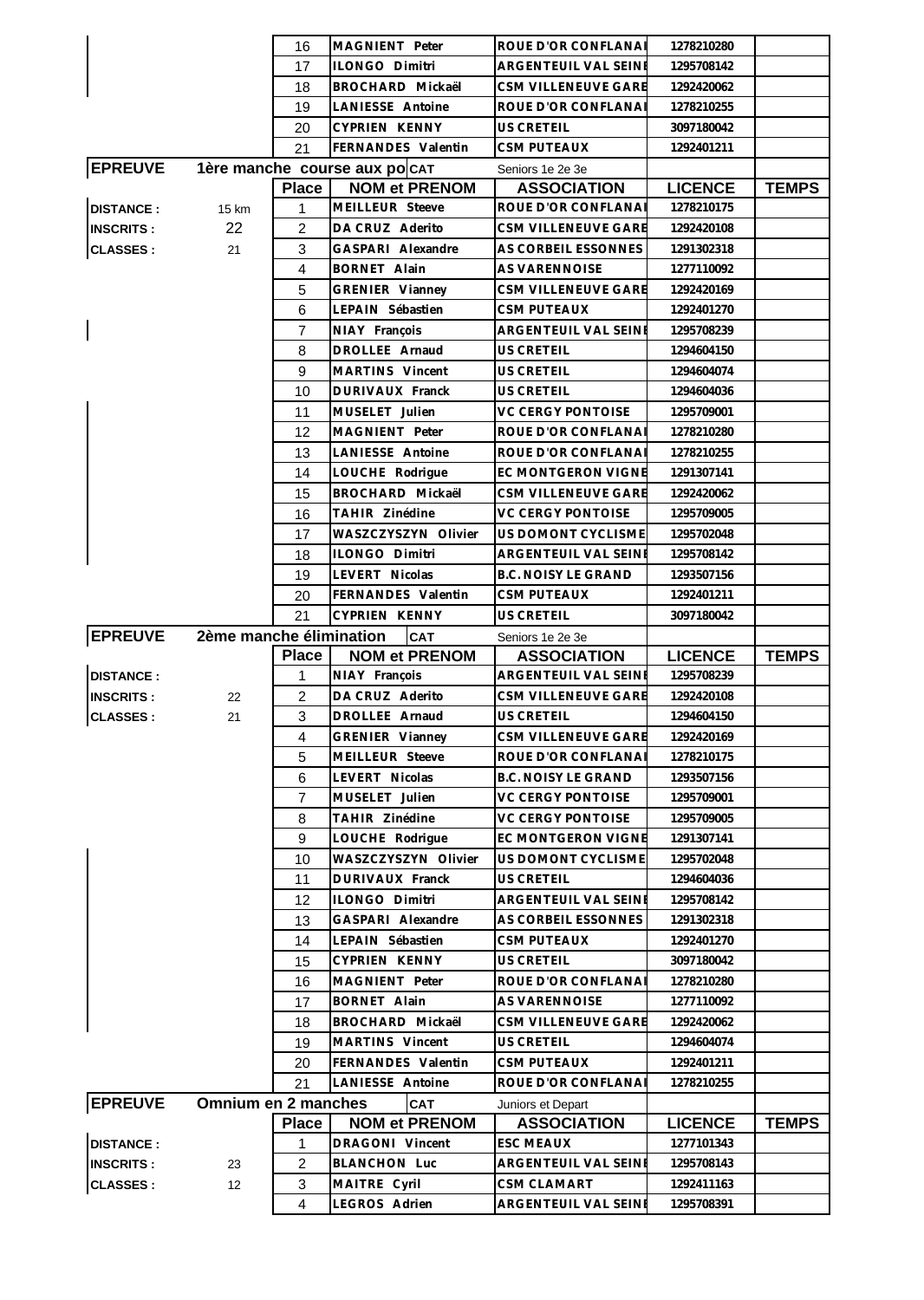|                  |                         | 5                 | <b>BARE</b> Anthony                    | EC MONTGERON VIGNE                              | 1291307252                   |              |
|------------------|-------------------------|-------------------|----------------------------------------|-------------------------------------------------|------------------------------|--------------|
|                  |                         | 6                 | LAPORTE Richard                        | OLYMPIQUE C.V.O.                                | 1295712267                   |              |
|                  |                         | $\overline{7}$    | LOUCHE Enzo                            | EC MONTGERON VIGNE                              | 1291307125                   |              |
|                  |                         | 8                 | <b>GRIGNON René</b>                    | CSM VILLENEUVE GARE                             | 1292420128                   |              |
|                  |                         | 9                 | CARU Maxime                            | AS CORBEIL ESSONNES                             | 1291302313                   |              |
|                  |                         | 10                | FRAZEY Vincent                         | CM AUBERVILLIERS 93                             | 1293505407                   |              |
|                  |                         | 11                | MOREL Eric                             | VC BROU                                         | 1277140027                   |              |
|                  |                         | 12                | BENDAHOU Samy                          | VC GARENNOIS                                    | 1292407008                   |              |
| <b>EPREUVE</b>   |                         |                   | 1ère manche course aux pocAT           | Juniors et Depart                               |                              |              |
|                  |                         | <b>Place</b>      | <b>NOM et PRENOM</b>                   | <b>ASSOCIATION</b>                              | <b>LICENCE</b>               | <b>TEMPS</b> |
| <b>DISTANCE:</b> | 15 km                   | 1                 | DRAGONI Vincent                        | <b>ESC MEAUX</b>                                | 1277101343                   |              |
| <b>INSCRITS:</b> | 23                      | $\overline{2}$    | LEGROS Adrien                          | ARGENTEUIL VAL SEINE                            | 1295708391                   |              |
| <b>CLASSES:</b>  | 12                      | 3                 | <b>BLANCHON Luc</b>                    | ARGENTEUIL VAL SEINI                            | 1295708143                   |              |
|                  |                         | $\overline{4}$    | CARU Maxime                            | AS CORBEIL ESSONNES                             | 1291302313                   |              |
|                  |                         | 5                 | MAITRE Cyril                           | CSM CLAMART                                     | 1292411163                   |              |
|                  |                         | 6                 | LAPORTE Richard                        | OLYMPIQUE C.V.O.                                | 1295712267                   |              |
|                  |                         | $\overline{7}$    | <b>BARE Anthony</b>                    | EC MONTGERON VIGNE                              | 1291307252                   |              |
|                  |                         | 8                 | LOUCHE Enzo                            | EC MONTGERON VIGNE                              | 1291307125                   |              |
|                  |                         | 9                 | <b>GRIGNON René</b>                    | CSM VILLENEUVE GARE                             | 1292420128                   |              |
|                  |                         | 10                | FRAZEY Vincent                         | CM AUBERVILLIERS 93                             | 1293505407                   |              |
|                  |                         | 11                | MOREL Eric                             | VC BROU                                         | 1277140027                   |              |
|                  |                         | 12                | BENDAHOU Samy                          | VC GARENNOIS                                    | 1292407008                   |              |
|                  |                         | AB                | MAFFETS Dany                           | PARISIS A.C. 95                                 | 1295714100                   |              |
|                  |                         | AВ                | <b>BERTRAND Pierre</b>                 | PEDALE COMBS LA VILI                            | 1277104072                   |              |
|                  |                         | AB                | SANTERRE Cyrille                       | <b>VTT GIVRY</b>                                | 571022147                    |              |
|                  |                         | AB                | BENVENUTO Jean Paul                    | AS VARENNOISE                                   | 1277110026                   |              |
|                  |                         | AB                | VERNET Philippe                        | US BOIS SAINT-DENIS                             | 1293532015                   |              |
|                  |                         | AB                | AGGAR AHCEN                            | LAVAL CYCLISME 53                               | 353275139                    |              |
|                  |                         | AB                | MAGNIENT Lucile                        | CSM VILLENEUVE GARE                             | 1292420089                   |              |
|                  |                         |                   |                                        |                                                 |                              |              |
|                  |                         |                   |                                        |                                                 |                              |              |
| <b>EPREUVE</b>   | 2ème manche élimination |                   | <b>CAT</b>                             | Juniors et Depart                               |                              |              |
|                  |                         | <b>Place</b><br>1 | <b>NOM et PRENOM</b>                   | <b>ASSOCIATION</b>                              | <b>LICENCE</b><br>1295714100 | <b>TEMPS</b> |
| <b>DISTANCE:</b> |                         | 2                 | MAFFETS Dany<br>DRAGONI Vincent        | PARISIS A.C. 95<br><b>ESC MEAUX</b>             | 1277101343                   |              |
| <b>INSCRITS:</b> | 23                      |                   | <b>BLANCHON Luc</b>                    |                                                 | 1295708143                   |              |
| <b>CLASSES:</b>  | 17                      | 3                 |                                        | ARGENTEUIL VAL SEINE                            |                              |              |
|                  |                         | 4                 | MAITRE Cyril<br><b>BERTRAND Pierre</b> | CSM CLAMART<br>PEDALE COMBS LA VILL             | 1292411163<br>1277104072     |              |
|                  |                         | 5                 |                                        |                                                 |                              |              |
|                  |                         | 6<br>7            | <b>BARE Anthony</b><br>LOUCHE Enzo     | EC MONTGERON VIGNE<br><b>EC MONTGERON VIGNE</b> | 1291307252<br>1291307125     |              |
|                  |                         |                   | <b>GRIGNON René</b>                    |                                                 |                              |              |
|                  |                         | 8                 | LAPORTE Richard                        | CSM VILLENEUVE GARE                             | 1292420128                   |              |
|                  |                         | 9                 |                                        | OLYMPIQUE C.V.O.<br>ARGENTEUIL VAL SEINE        | 1295712267<br>1295708391     |              |
|                  |                         | 10                | LEGROS Adrien                          | VTT GIVRY                                       | 571022147                    |              |
|                  |                         | 11                | SANTERRE Cyrille                       |                                                 |                              |              |
|                  |                         | 12                | FRAZEY Vincent                         | CM AUBERVILLIERS 93<br><b>AS VARENNOISE</b>     | 1293505407                   |              |
|                  |                         | 13                | BENVENUTO Jean Paul                    |                                                 | 1277110026                   |              |
|                  |                         | 14                | MAGNIENT Lucile                        | CSM VILLENEUVE GARE                             | 1292420089                   |              |
|                  |                         | 15                | BENDAHOU Samy                          | VC GARENNOIS                                    | 1292407008                   |              |
|                  |                         | 16<br>17          | MOREL Eric<br>CARU Maxime              | VC BROU<br>AS CORBEIL ESSONNES                  | 1277140027<br>1291302313     |              |
|                  | <b>Américaine</b>       |                   | <b>CAT</b>                             | Cadets                                          |                              |              |
| <b>EPREUVE</b>   |                         | <b>Place</b>      | <b>NOM et PRENOM</b>                   |                                                 | <b>LICENCE</b>               |              |
| <b>DISTANCE:</b> | 12,500 km               | 1                 | AUBERNON Erwann                        | <b>ASSOCIATION</b><br>US CRETEIL                | 1294604112                   | <b>TEMPS</b> |
| <b>INSCRITS:</b> | 10                      |                   | DAGORNE Maël                           | US CRETEIL                                      | 1294604201                   |              |
| <b>CLASSES:</b>  | 10 <sup>1</sup>         | 2                 | PRUDHOMME Alexandre                    | <b>US CRETEIL</b>                               | 1294604340                   |              |
|                  |                         |                   | VALADIER Thomas                        | US CRETEIL                                      | 1294604068                   |              |
|                  |                         | 3                 | LECROQ Jérémy                          | PARISIS A.C. 95                                 | 1295714128                   |              |
|                  |                         |                   | NOEL Aurélien                          | PARISIS A.C. 95                                 | 1295714246                   |              |
|                  |                         | 4                 | MAUDOUIT Olivier                       | <b>US CRETEIL</b>                               | 1294604243                   |              |
|                  |                         |                   | TURAN Ferdi                            | US CRETEIL                                      | 1294604047                   |              |